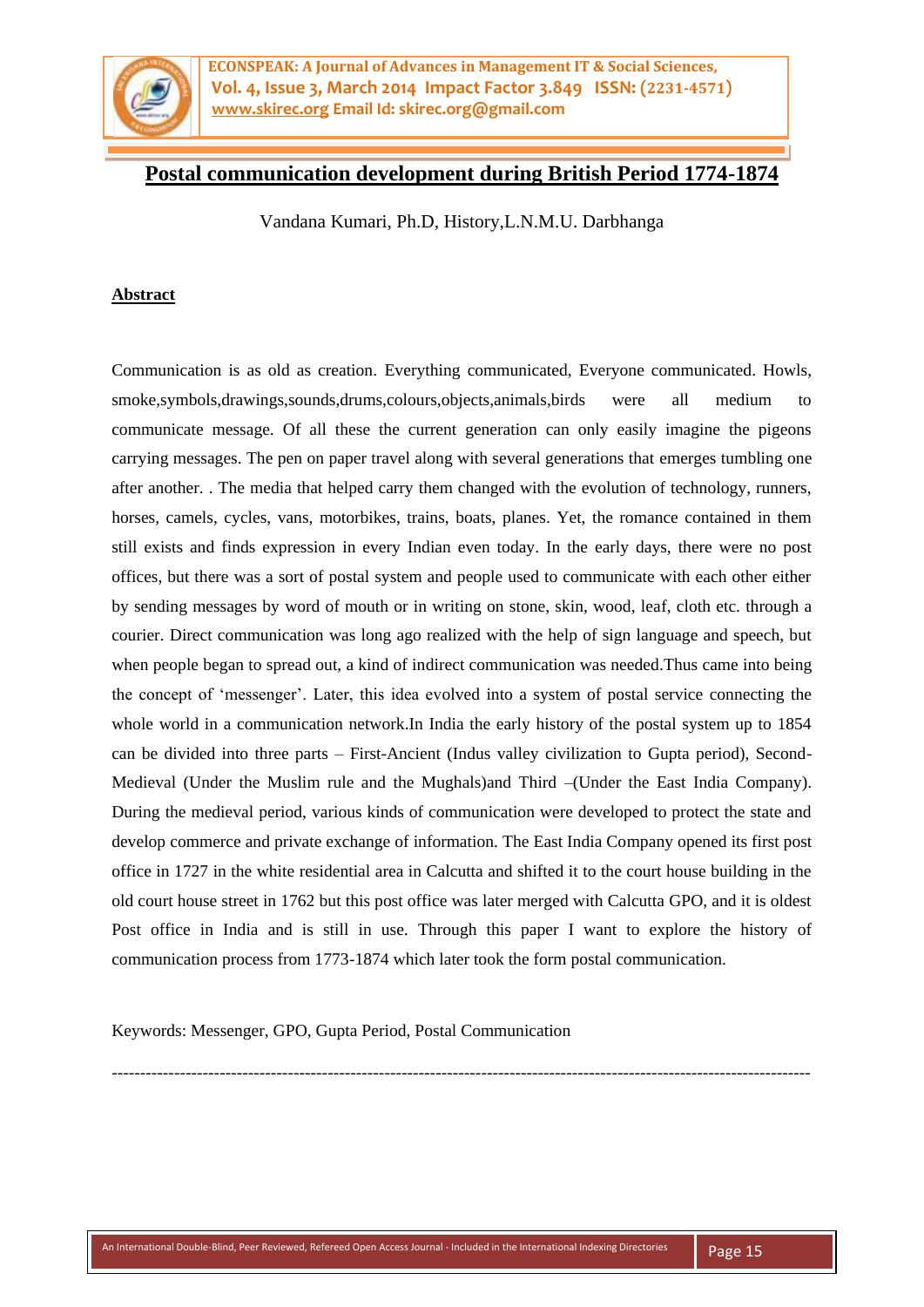

# **Introduction**:

The Postal System of India, like that of other countries, has its origin in the necessity of maintaining communication throughout the various parts of a great Empire in order that the Emperor might be kept continuously informed of what was taking place and might be able to keep in constant touch with the officers in charge of Provinces at a distance from the Capital. When Ibn Batuta was traveling in India in the middle of the fourteenth century he found an organized system of couriers established throughout the country governed at that time by the great Mohamed Bin Tughlak. The System seems to have been very similar to that which existed in the Roman Empire, and is thus described:

"*There are in Hindustan two kinds of couriers, horse and foot; these they generally term 'El Wolak.' The horse-couriers, which are generally part of the Sultan's cavalry, are stationed at a distance of every four miles. As to the foot-couriers there will be far at the distance of every mile occupying stations which they call 'El Davah' and making on the whole three miles."*

he British do not appear to have found any established system of communication when they began to extend their dominion in India, and in the beginning of the eighteenth century it was a matter of no small difficulty to send a letter more than a distance of one hundred miles. A regular postal system was first introduced by Lord Clive in 1766, and the *zamindars* or landholders along the various routes were held responsible for the supply of runners to carry the mails. For this service a deduction was made in their rents in proportion to the number of runners supplied. The order recorded in the Minutes of Consultations of the  $24<sup>th</sup>$  March is as follows:-

#### **Clive Post**

It was Robert Clive, who started a postal system on a bigger scale in India to cater to the company's need. He made the *zamindars* or and landlords supply dark runners for various routes. In return, a deduction in rent was allowed to them which were proportionate to the no. of messengers supplied. This system paved the way for the *Zamindari Dawk* in Bengal Presidency. Clive came up with a detailed scheme for documentation transmission and accountability for packets widely known as Clive's Post it stipulates on the duties of the post master and his subordinates.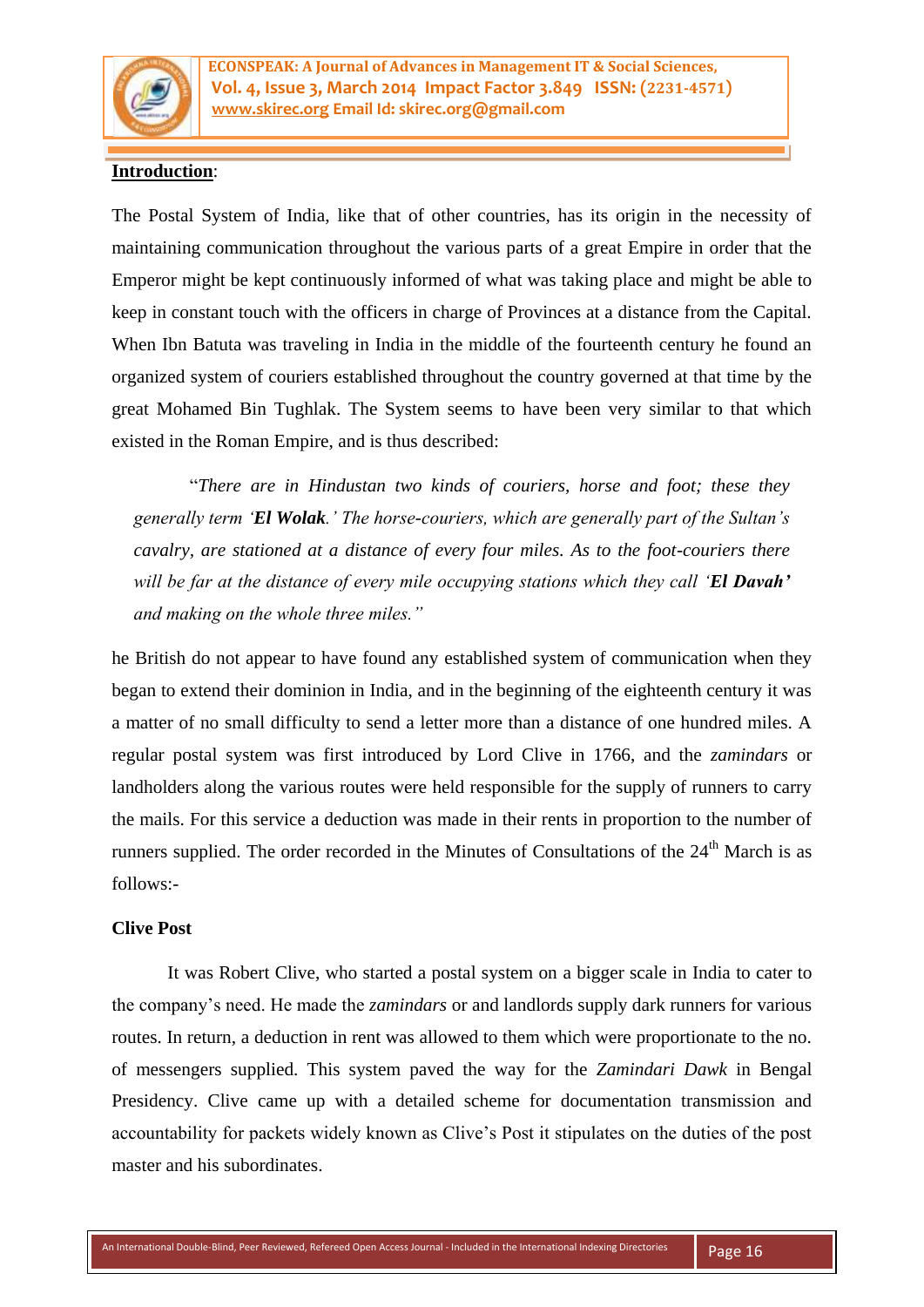

#### **WARREN HASTINGS steps in –**

Under the administrative of **Warren Hastings** the Post Office in India was placed on a better footing and steps were taken to make the posts which were established for official purpose more generally available for private communications. In January, 1774, the details of a regular system were laid down, which was brought into force on the 31<sup>st</sup> March, 1774. A Postmaster-General was appointed and postage was charged for the first time on private letters. The lowest rate of letter postage was two *annas* per hundred miles, and copper tickets of the value of two *annas*, to be used solely for postal purposes, were specially struck for public convenience. His plan became effective on 31<sup>st</sup> March 1774.

#### **The Bishopmark -**

The Bishopmark was named after Henry Bishop, the then PMG in England who introduced this tiny stamp impression. It showed the date and month impressed on all postal articles. For the first line, this Bishopmark was introduced on  $17<sup>th</sup>$  January, 1774 at Calcutta post office. It was supplied to Bombay and Madras post offices subsequently. The Bishopmarks, the rarest hand struck stamps are one of the most treasured items of Indian philatelic collections. The earliest on record in India is one on a private letter sent in 1775 from Calcutta to Dacca, stamped 'Calcutta' and postpaid 3 annas' in addition to the Bishopmark '2 Feb'.

**In 1780** For the first time Hickey's Bengal Gazette, the weekly newspaper, circulated free of postage charges.

**In 1781** LordWarren Hastings set up a system of '*Banghy* **Post**' for consigning heavy parcels and packets, fixing a weight limit for the bearer at  $18 lb - 12 oz$  in 1781. Parcel post was called *Banghydawk* for a long time, *Banghy* is derived from the Hindi word *Bahangi* (a bamboo stick) with strings attached at either ends known as *cowdy* or *kavadi* in southern India,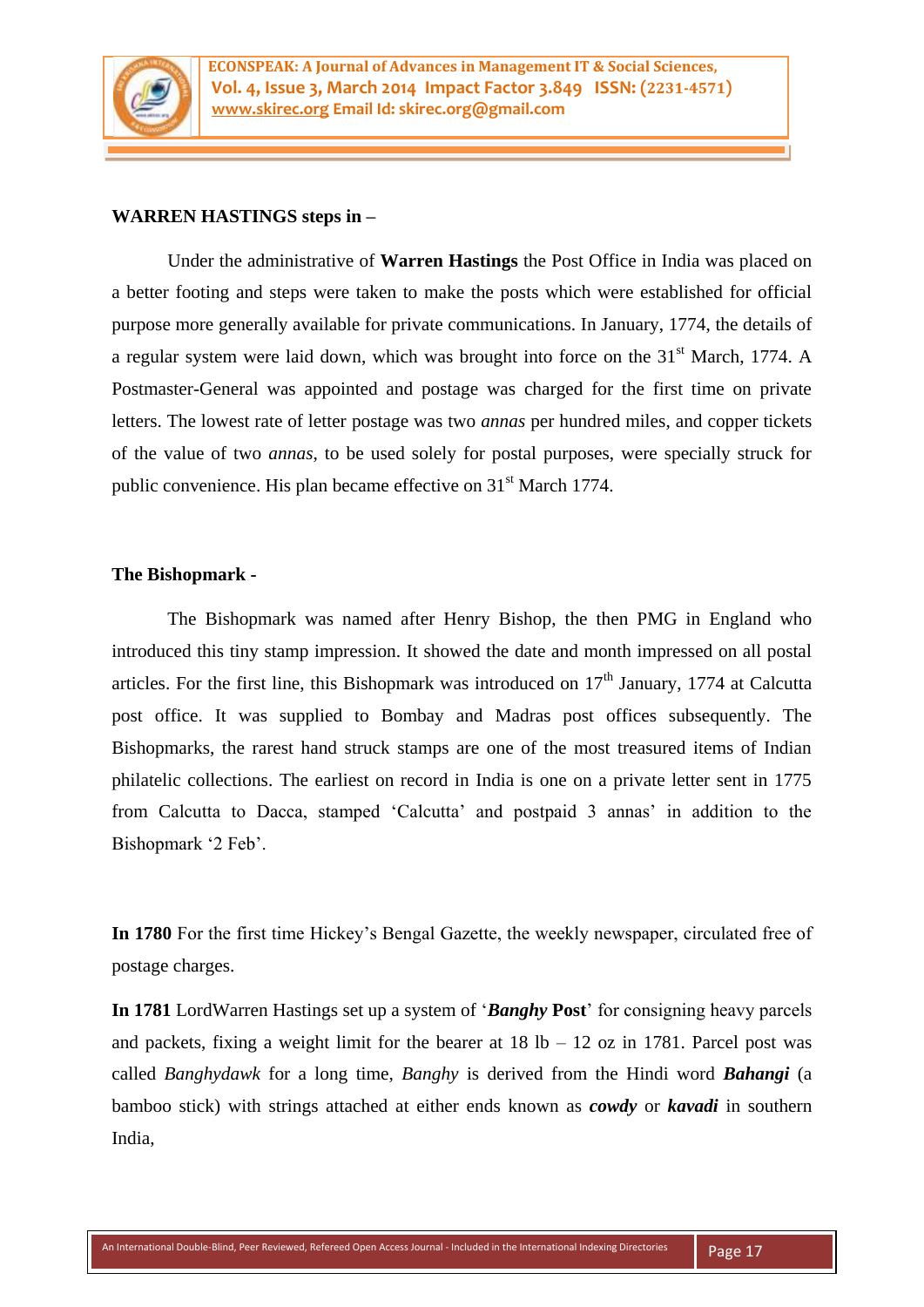

**In November, 1784**, revised regulations for the Post Office were laid down which took effect in the province of Bengal from December, of that year. In 1785 Madras followed suit upon proposals made by Mr. J.P. Burlton, a junior civilian in Government service. He suggested the adoption of a regular postal system on the lines of Bengal, under which all letters except those on the public service should pay postage. In 1786 Mr. Archibald Campbell was made Postmaster-General, Madras, and arrangements were made for fortnightly services to Calcutta and Bombay.

A regular postal system based on the lines of Bengal system was introduced in Madras in 1785 where in private Letters had to bear postage. On  $1<sup>st</sup>$  June 1786, the GPO at Madras came into existence and, within a short period, mail arrangements were made fortnightly services from Madras to Calcutta and from Madras o Boundary.

**In 1784**Banghy Post (Parcel Post) introduced in Calcutta GPO in 2<sup>nd</sup> December.

In 1786 1<sup>st</sup> June, Madras GPO opened the Grand Post office developed at the Madras presidency. Madras GPO established under Sir Archibald Chambell and opened to public in June. The fortnightly mail service introduced from Madras to Calcutta and Bomabay.

Regular weakly mail service introduced from Bengal to Bombay. Introduction of Franking was done by the Governor General of India on  $8<sup>th</sup>$  September.

**In 1790** for the first time the mail service dispatched twice a week started.

**In 1793** Zamindari Dak maintained the runner lines from this year.

**In 1794** Bombay GPO opened

**In 1796** A twice weekly mail from Bombay and weekly mail from Bombay and East India Company's factory at Surat was established on  $8<sup>th</sup>$ 

July.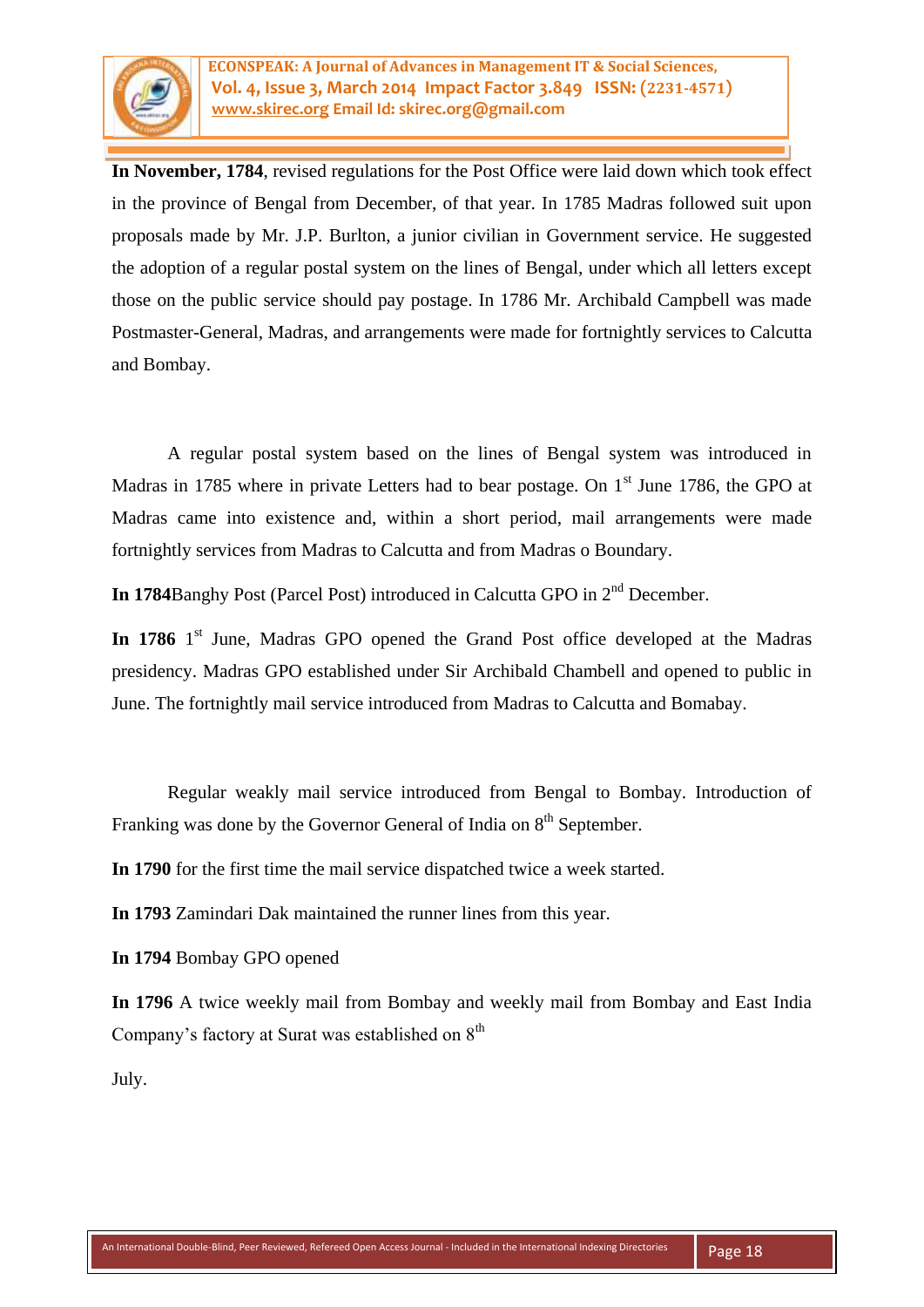

**ECONSPEAK: A Journal of Advances in Management IT & Social Sciences, Vol. 4, Issue 3, March 2014 Impact Factor 3.849 ISSN: (2231-4571) [www.skirec.org](http://www.skirec.org/) Email Id: skirec.org@gmail.com**

### **LORD WELLESELY-**

In 1798 Lord Wellesley arrived in India inspired by Imperial projects which were destined to change the map of the country. In 1799 Tippoo, Sultan of Mysore, was defeated and slain at Seringapatam, and the Carnatic or south-eastern portion of India ruled by the Nawab of Arcot, as well as the principality of Tanjore, were placed under British rule. These territories constitute the greater part of the present Madras Presidency. In 1801 the whole of the track between the Ganges and Jumna, known as the Doab, with Rohilkhand, were obtained by purchase for the NawabVizir of Oudh. In 1803, after the second Maratha War, Orissa was forfeited to the British and Berar to the Nizam of Hyderabad. In 1815 the Himalayan States were taken from the Nepalese, in 1817 the *Pindaris*(which was latter declared as criminal tribe and de-notified) were crushed in Central India and in 1818, after the third Maratha War, the Bombay Presidency was formed. Assam was annexed in 1826, and Bharatpur taken in 1827.

**In 1798** The postal notice published regarding the dispatch of valuables under indemnification in case of loss or accident.

**In 1830** Bullock cart Mail service between Pune and Panwell for Bhanghy post (Parcel) introduced.

**In 1833** Postal cess Levied on *zamindars*under the Regulation IX for expenditure on district post

In 1834 Railway Mail Service with a network of 701 post offices established across India.

In 1851 – Introduction of the camel *Dak* in Sind province by colonel Hult , First electric telegraph between Calcutta and diamond harbors started.

In 1852 Sir Batle Frere the British East India Company's administrator of the province of Sind introduced the SindeDawk stamp.

In 1853 – The Railway Train inaugurated in Bombay on  $16<sup>th</sup>$  April, On 9<sup>th</sup> Sept. Lord Dalhousie imposed on the Railway companies (a then private organization) to carry both letter and parcel mails.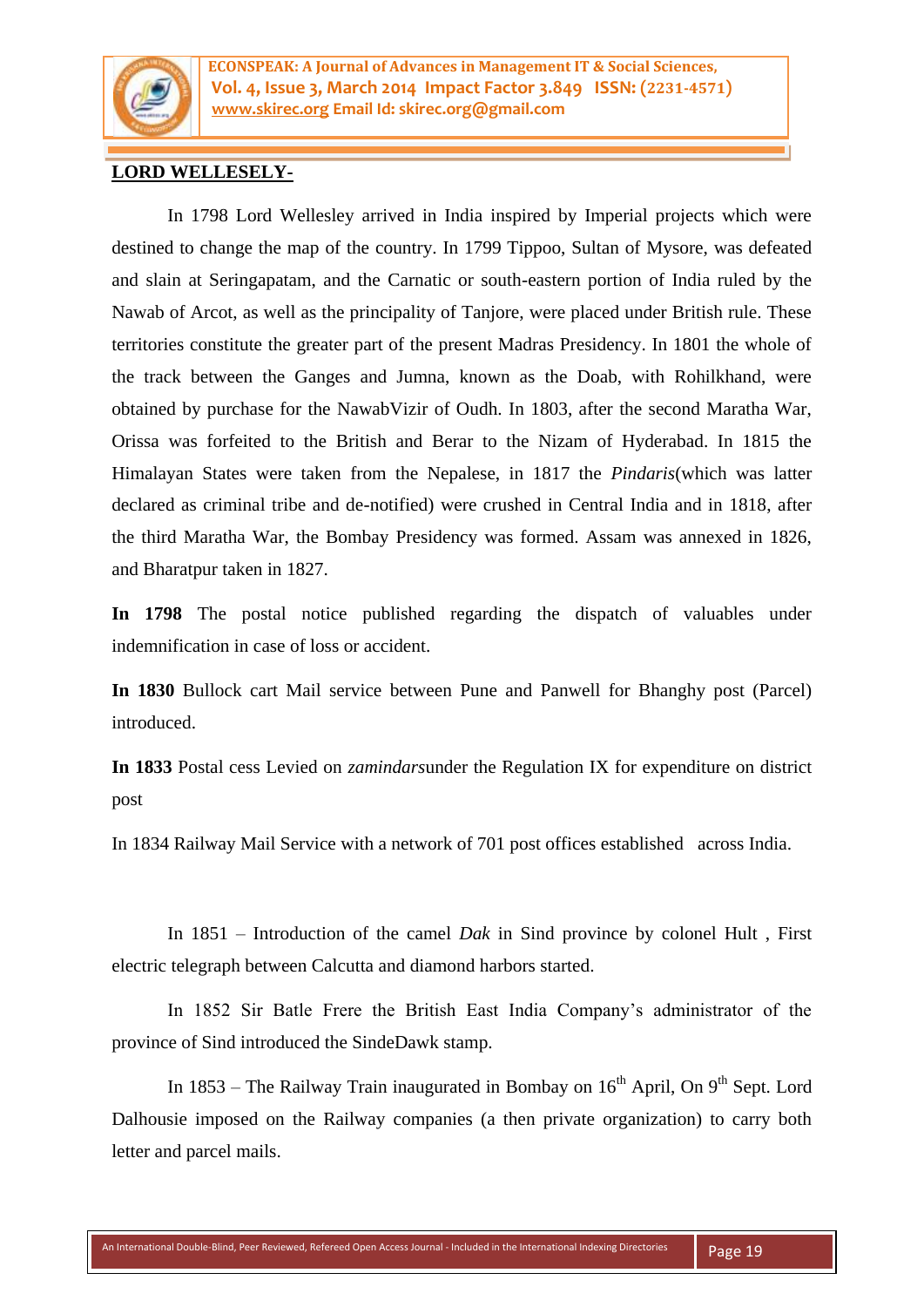

In 1854 present system on registration of letters and parcels introduced by the Act of 1854. There is introduction of the regular sea mail service for running a Fort nightly communication service between Britain, India and China. Another important event is the introduction of post office Act XVII. The stamp was introduced for the whole India.

 In 1855 – Four presidency circles established. A new design for stamps, with queen Victoria in an oval vignette inside a rectangular frame with words East India Postage inscribed was introduced. The postal administration of Sind province amalgamated with the Imperial posts on  $1<sup>st</sup>$  May. In Nov, The Calcutta Mint stopped printing postage stamps and Clive Thomas De La Rue & company took over (1855-1926).

There was a growing need for the opening of more post offices in India. The East India Company has its own post offices numbering 700 during 1854-55, and they were located in strategically important places like military routes. The post offices of the period aimed at catering to the military, industrial and commercial needs of the East India Company. The following table will show the no. of post offices and receiving houses that existed in India during 1855-56.

### **Table -1**

| S.N. | Name of the presidency     | Post office | Receiving houses |
|------|----------------------------|-------------|------------------|
| 1.   | Bengal                     | 157         | 13               |
| 2.   | Bombay                     | 107         | 12               |
| 3.   | Madras                     | 130         | 20               |
| 4.   | North-west Provinces (NWP) | 251         | 10               |

### **Post offices and receiving houses in India in 1855-56**

**In 1856** the Postal circles in India divided into 40 divisions, each under one inspecting Postmaster on 1<sup>st</sup> May. Three Field Post offices opened- The first at Bushehr (Iran) in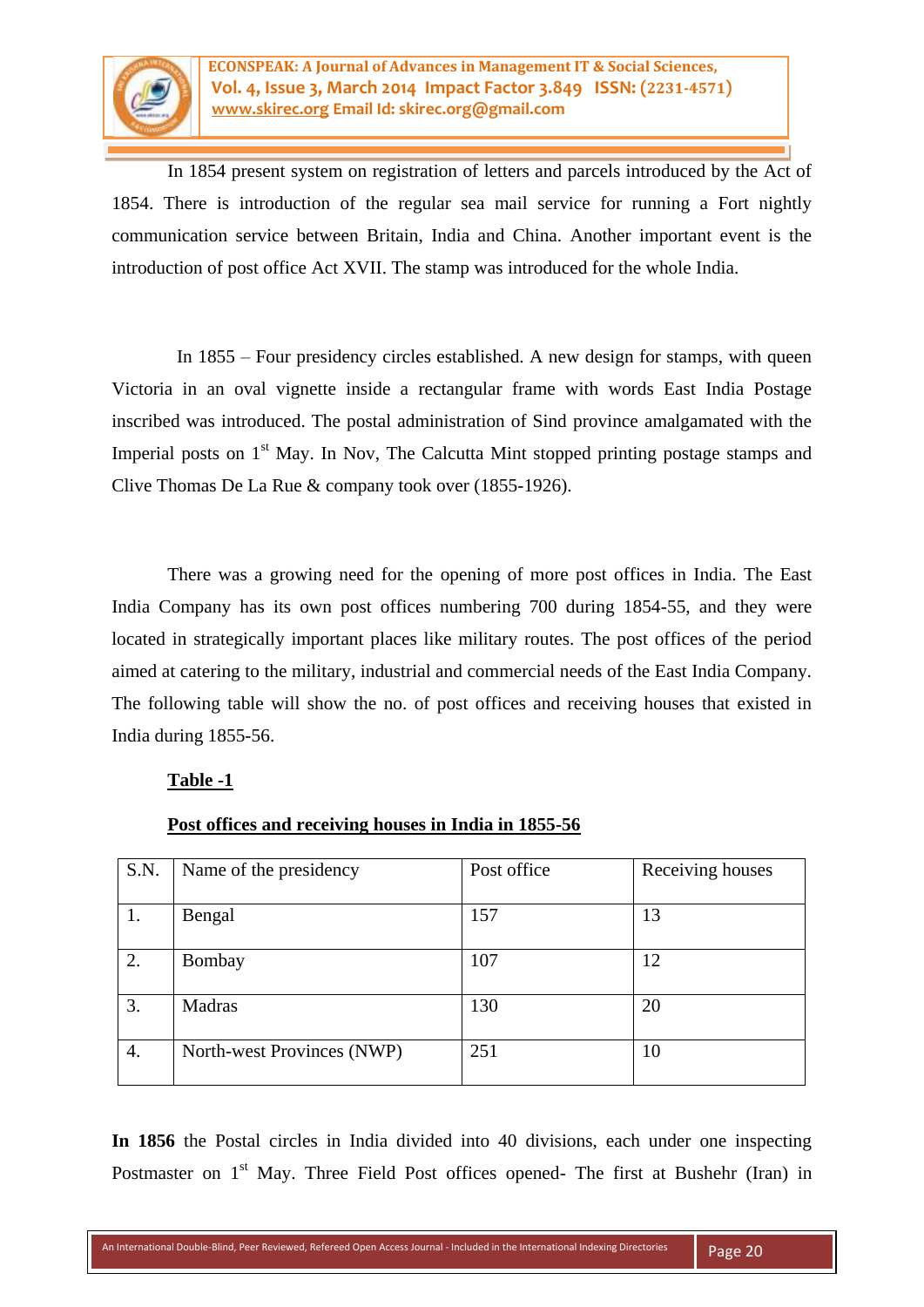

December, the second at Mohammerah (Iran) in March and the third at Kharagpur in June. Field Post Offices were later recognized as Army Postal Service (APS). All Receiving Offices made Post Offices on  $12<sup>th</sup>$  August. India's first Postal stationery, the circular  $1\frac{1}{2}$  and 1 *anna* envelope, designed and embossed by M/S De La Rue & Co., London, on thin grayish blue woven paper, issued on  $29<sup>th</sup>$  November.

**In 1857** the Sepoy Mutiny: The post office witnessed arson and loot. India went through turbulent times. Inland Letter Card, designed and embossed by Thomas De La Rue & Co. Ltd. Issued on  $15<sup>th</sup>$  September.

**In 1858** queen Victoria's proclamation.

**In 1859** the first Mail Steamer Service introduced in India between Calcutta and Port Blair on the  $28<sup>th</sup>$  May.

**In 1860- Postal Manual Published** special Telegraph Stamps introduced to send messages, prepaid by Post, to the nearest Telegraph office in places where there were none.

**In 1861** postal Account separated from the Civil Audit and handed over to the Compiler of Post Office Accounts.

In 1862 British Burma Postal Circle crated on the 1<sup>st</sup> May. On 11<sup>th</sup> January: first stamps of Argentine Republic.

**In 1863 – Railway sorting starts** lower rates set for steamer mail to Europe at 6 *annas* 8p for a ½ ounce letter. The same was set for inland mail as well. Sorting section established between Allahabad and Kanpur.

**In 1864** Rail Mail Service introduced. Departmental Post Offices opened for management of District Post of Bombay Circle.

Georges Herpin gave the name 'Philately' to the hobby of stamp collecting. Earlier, the hobby was called '**Timbromania**' or '**Timbrology**'.

**In 1865** Indian stamps printed on paper watermarked with an elephant's head. Branch Postmasters and delivery peons introduced in India for rural postal delivery work.

**In 1866** the Post Office Act XIV introduced reforms to correct deficiencies and abuse. Introduction of Branch Post Office by Sir H.P.A.B. Riddell, eventually replaced the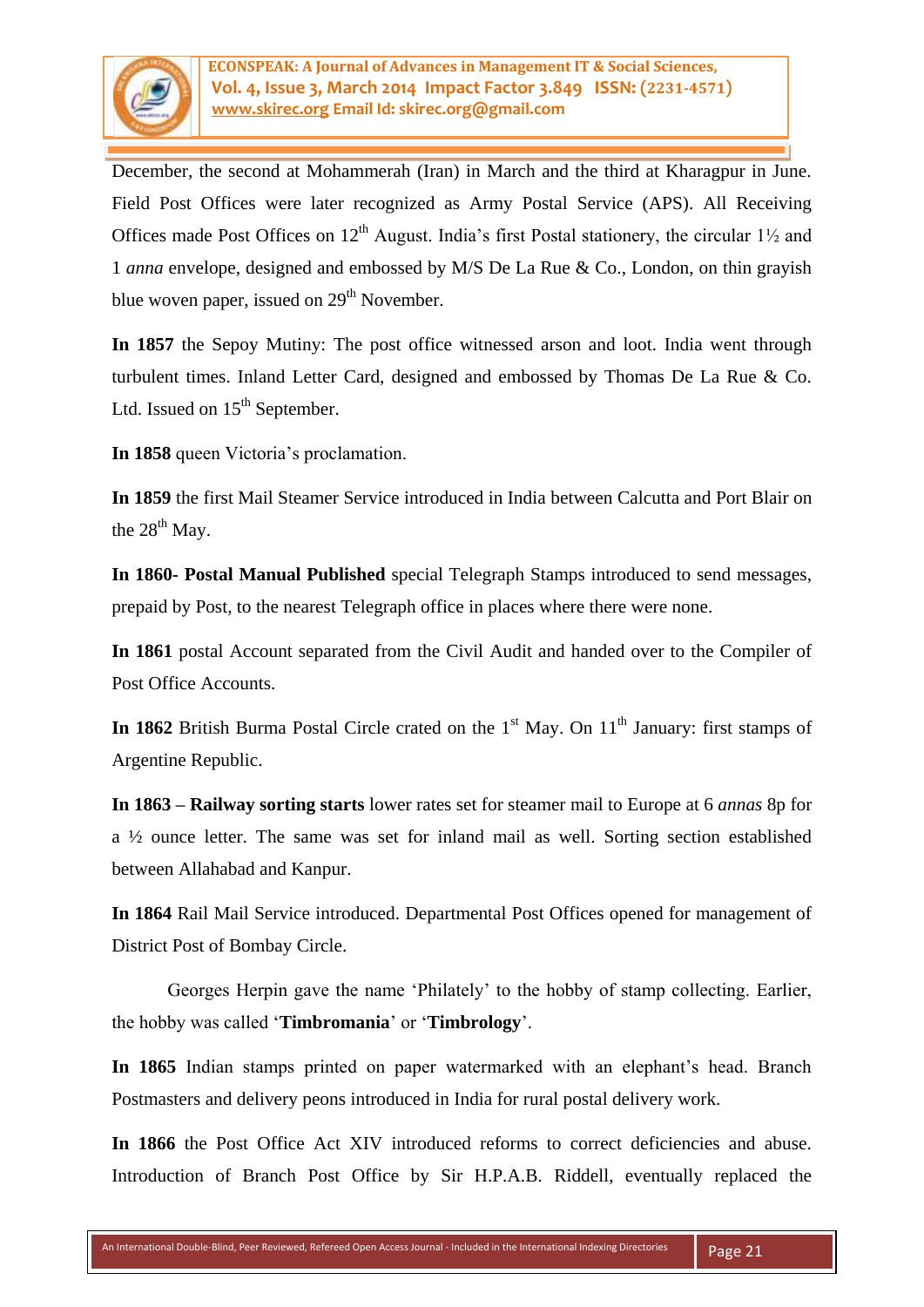

*Zamindari* Post and mail lines. Post offices opened Non-Refundable Contribution (N.R.C) to the Government for extending postal benefits to villagers. Jammu and Kashmir issued their own stamps. Post Bag system for collection of correspondence from the Post Offices by the parties on payment. Central Provinces Postal Circle created. Fees levied on letters delivered by the Thannah Post Offices under the *Zamindari Dak*, which authorized the Postmen to get '*bakshish*' from the receiver.

**In 1867 – First field Post Office organized** the Field Post Office organized to accompany the Expeditionary Force to Abyssinia in September. the post of Sub-Inspector (now Mail Overseer) created. Mobile Post Offices introduced. A weekly foreign mail service started between Bombay and Britain.

**In 1868 – Sea PO between Bombay and Port said bunched post office Act XIV introduced** Introduction of Sea Sorting between Bombay and Suez. All paid letters and newspapers being sorted by an establishment on board the steamer for immediate dispatch. Calcutta GPO constructed.

**In 1869** urgent European mail carried overland via Egypt at the Isthmus of Suez. Registration of letters containing coins or currency made compulsory w.e.f.  $1<sup>st</sup>$  April. The complaints against the Post offices allowed free transmission of post for the public. Punjab and Sind Postal Circle bifurcated on 1<sup>st</sup> April. Tonga Dak introduced between Khangaon and Nawdoor in April. Hyderabad (Deccan) issued their own stamps.

In 1870 bicycle Runners introduced in India attained an average speed of 7 mbh. On 11<sup>th</sup> November, Frontier Railway Traveling Post Office established at Allahabad under the control of Mr. John Dillon. District Savings Banks established in districts.

**In** 1871 field Postal Officers employed in India during Lushai Hill Campaign (1871-77). A concession granted to proprietors of registered newspapers, magazines, journals, etc. from 1<sup>st</sup> October. Almost every town/village possessing minimum population of 5000 provided with a Post Office or a Receiving House.

**In 1872** Dead Letter Office, now Retuned Letter Office (RLO) opened at Nagpur.

**In 1873 – Embossed envelopes are put on sale** Overland Parcel Post between India and the UK introduced in March. Security Fund for the Post Office employees was established in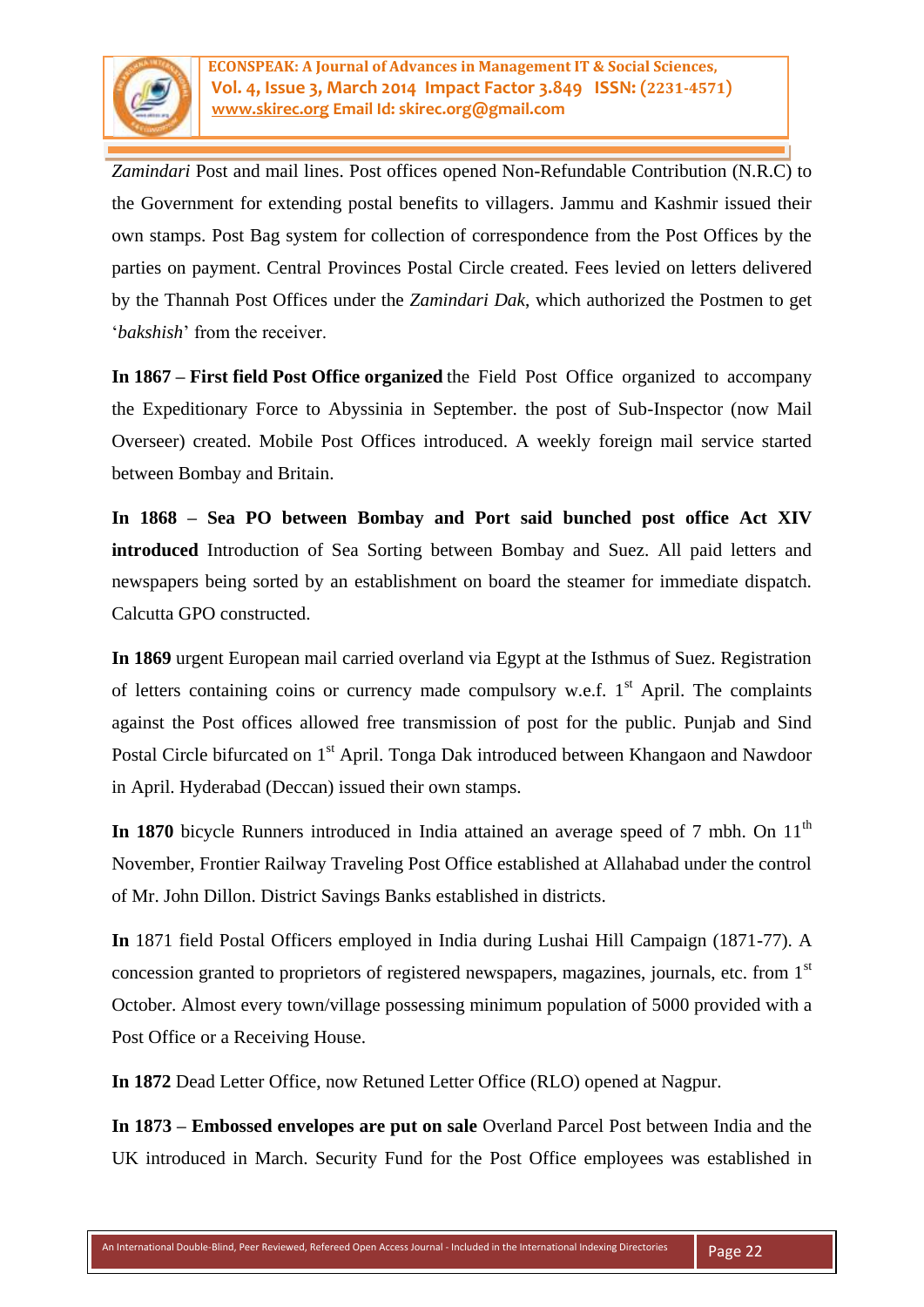

April. Dead Letter Office opened at Lucknow. Assam Postal Circle created on 1<sup>st</sup> April. Embossed envelopes with half and one anna denomination issued for sale on  $1<sup>st</sup>$  July. The Post Office issued stamps for cancellation/obliteration on postal articles. First India women employed as Post woman at Sahiwal in Shahpur.

**In 1874** the name of the General Postal Union changed the Universal Post Union. World Post Day celebrated each year on  $9<sup>th</sup>$  October, the anniversary of its establishment.

# **Conclusion:**

 There were also indigenous agencies which catered to the postal needs and requirements of the people even during the company's regime. Under the provisions of the post office act of 1837, the conveyance of letters became the exclusive right of the East India Company within its territory.

 Since the general post office was not in a position to cater to the needs of the people settled in the company jurisdiction , the district post office was introduced the imperial post was run by the English East India company in important towns where it had the exclusive right of conveying letters. The district post, on the other assumed responsibility for communication between police and revenue stations in the remotest part of the district, and was maintained purely for conveying official correspondence.